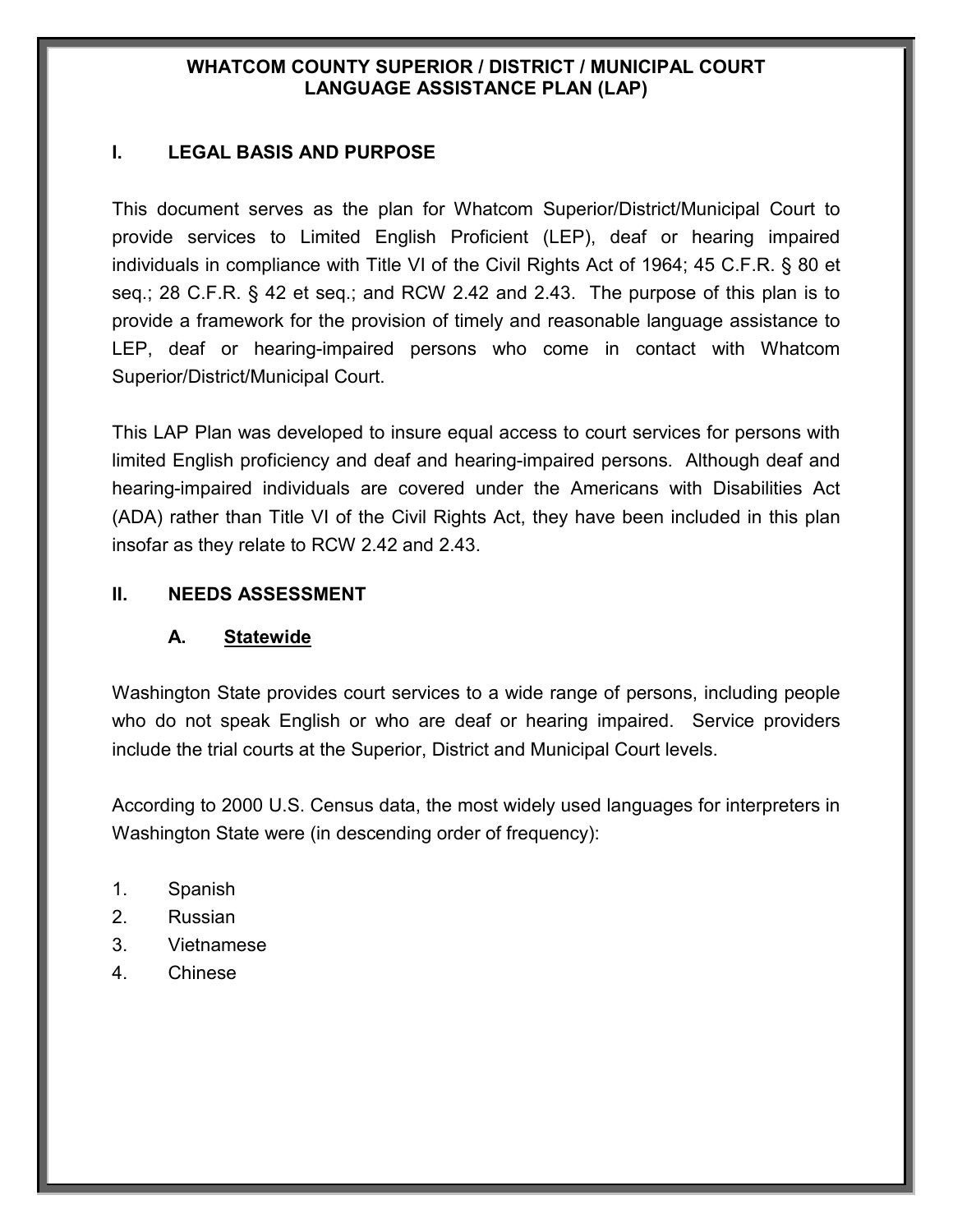### **B. Whatcom Superior/District/Municipal Court**

The courts will make every effort to provide service to all LEP, deaf and hearingimpaired persons. The following list shows the non-English languages that are most frequently used in the area.

- Spanish
- Mixteco/Spanish
- American Sign
- Russian
- Vietnamese
- Ukrainian

Spanish-speakers make up the overwhelming largest share of LEP court participants. This information is based on data from all court personnel.

In compiling information on local language needs, a stakeholders meeting was scheduled for March 25, 2009 and invitational letters were sent out requesting the attendance and input. (See attached invitee list, agenda and associated minutes).

The following individuals and groups were in attendance:

| <b>Bruce VanGlubt</b>           | <b>Whatcom Count District Court</b>       |
|---------------------------------|-------------------------------------------|
| <b>Terry Lewis</b>              | Municipal Judge, Ferndale & Lynden Courts |
| Peggy Hintz                     | <b>Whatcom County District Court</b>      |
| <b>Kathy Cramer</b>             | <b>Bellingham Municipal Court</b>         |
| <b>Tammy Dezeeuw</b>            | Lynden Municipal Court                    |
| Tammy Graham                    | <b>Lynden Municipal Court</b>             |
| <b>Nettie Cameron Clouthier</b> | Interpreter                               |
| Rhonda Hanowell                 | Everson-Nooksack Municipal Court          |
| Raylene Heutink-King            | <b>Blaine Municipal Court</b>             |
| N. F. Jackson                   | <b>Whatcom County Superior Court</b>      |
| <b>Shirley Zimmerman</b>        | <b>Ferndale Municipal Court</b>           |
| George Perez                    | Interpreter                               |
| <b>Julie Scerbik</b>            | The Language Exchange                     |
| Kyra Flor                       | Interpreter                               |
| Karina Pugachenok               | <b>WA AOC</b>                             |
| <b>Kelly Owen</b>               | Northwest Justice Project                 |
| Luba Sokolav                    | Interpreter                               |
| Tom Kroontje                    | <b>District/Municipal Court Probation</b> |
|                                 |                                           |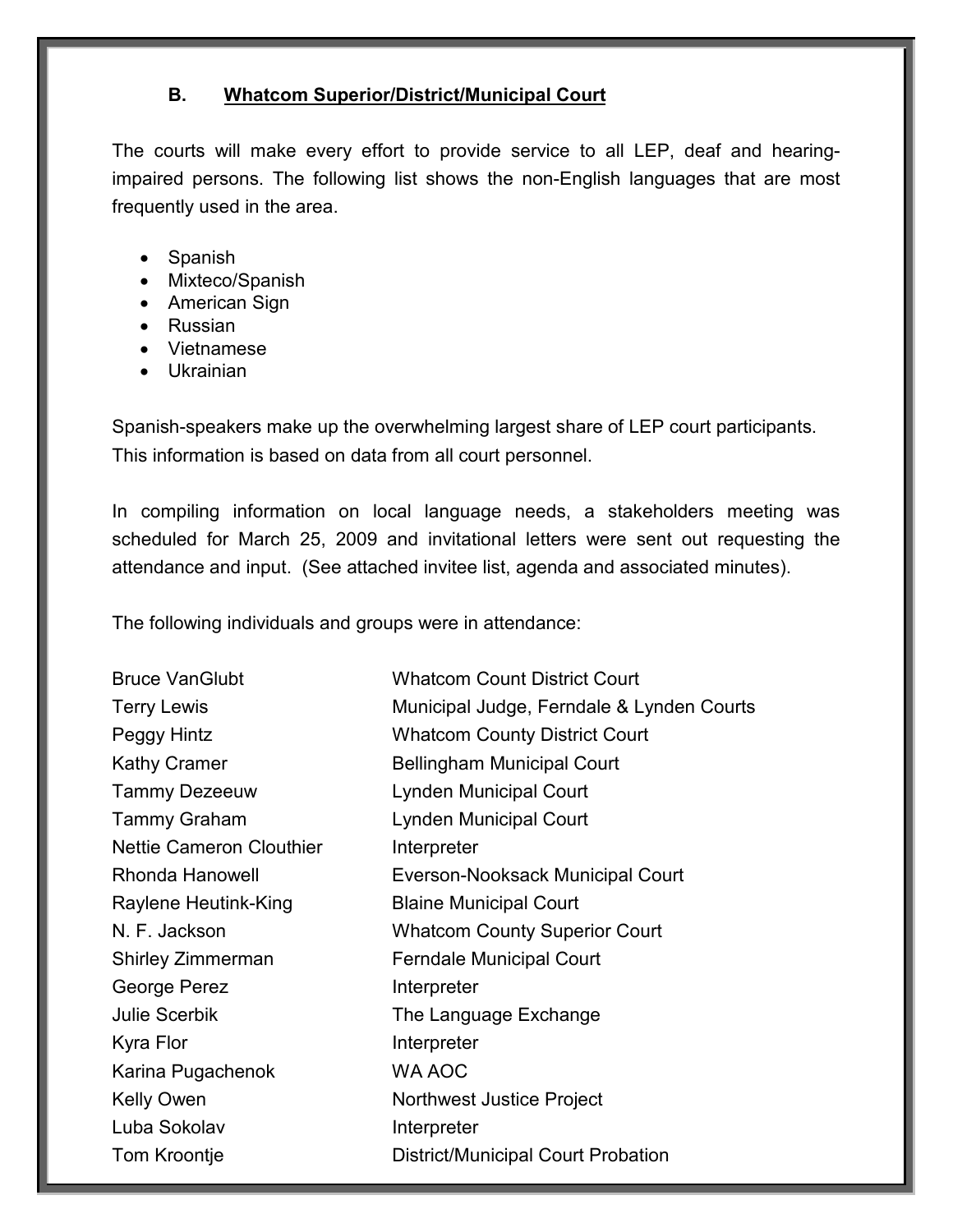Whatcom Superior/District/Municipal court has identified the following additional language assistance needs among court users in the area.

- Punjabi
- Cantonese
- German
- Korean

This information is based on input from the current and historical billing from all court personnel.

### **RECOGNIZED NEEDS:**

- The Courts will display a sign translated into Washington State's six most frequently used languages that states: "You may have the right to a courtappointed interpreter in a court case. Please ask someone at the court's front counter."
- The Whatcom County Courts will utilize "I Speak" cards when the court staff does not recognize the language spoken by the customer.
- Expansion of translated forms
- Certified or registered interpreters need to be provided at every hearing.

### **III. LANGUAGE ASSISTANCE RESOURCES**

### **A. Interpreters Used In the Courtroom**

The use of court interpreters (both sign language and non-English spoken language) is guided by two state statutes – RCW 2.42 and 2.43, respectively.

It is the policy/law of Washington State to secure the constitutional rights of deaf persons and of other persons who, because of impairment of hearing or speech, are unable to readily understand or communicate the spoken English language and who consequently cannot be fully protected in legal proceedings unless qualified interpreters are available to assist them. See RCW 2.42. It is also the policy/law of Washington State to secure the rights, constitutional or otherwise, of persons who, because of a non-English speaking cultural background, are unable to readily understand or communicate in the English language and who consequently cannot be fully protected in legal proceedings unless qualified interpreters are available to assist them. See RCW 2.43.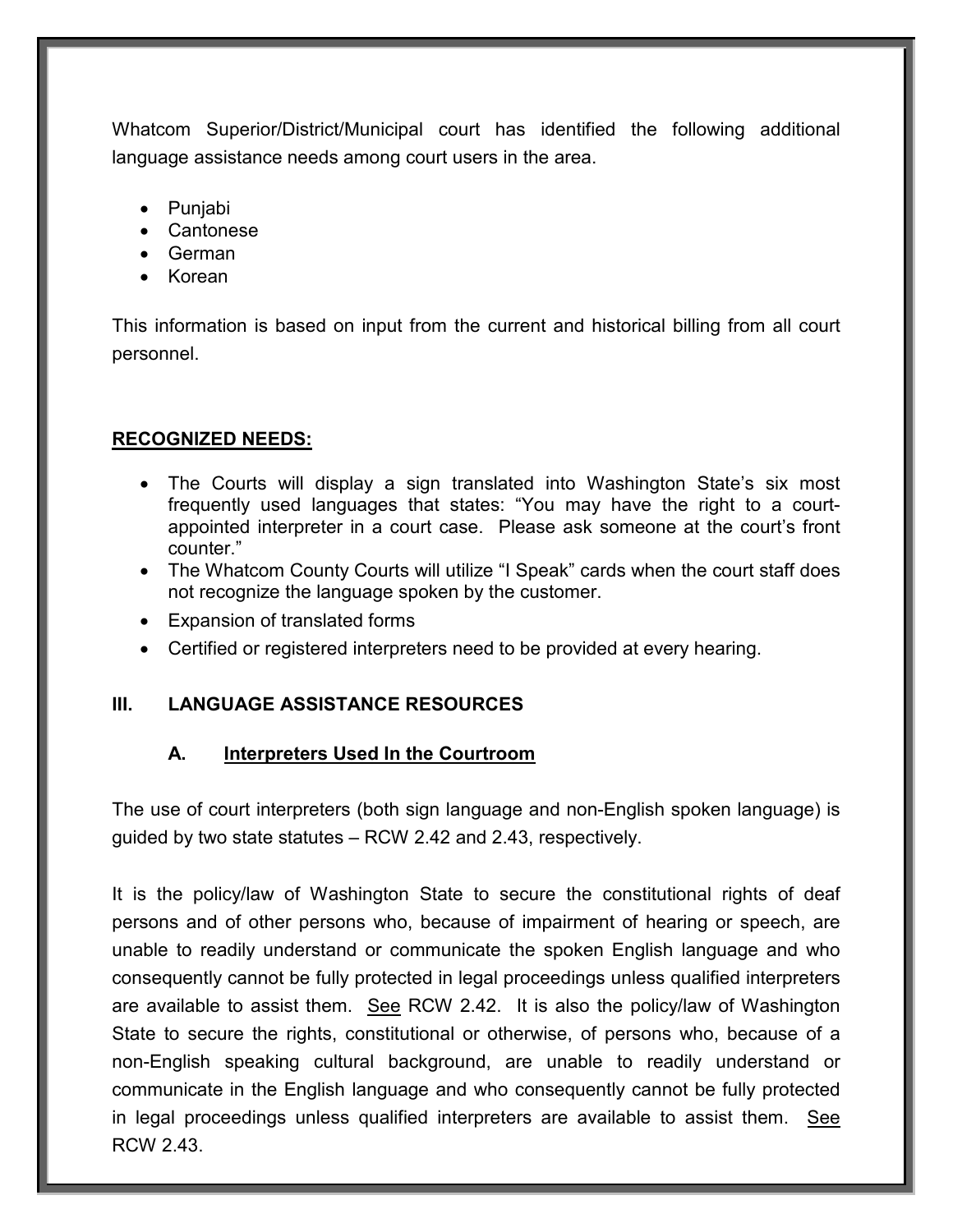When a deaf or hearing impaired person is a party or witness at any stage of a judicial or quasi judicial proceeding in the state or political subdivision, including but not limited to civil and criminal court proceedings, grand jury proceedings, proceedings before a magistrate, juvenile proceedings, adoption proceedings, mental health commitment proceedings and any proceeding in which a deaf or hearing impaired person may be subject to confinement or criminal sanction, the appointing authority shall appoint and pay for a qualified interpreter. See RCW 2.42.120(1). When a non English speaking person is a party to a legal proceeding or is subpoenaed or summoned by an appointing authority or is otherwise compelled by an appointing authority to appear at a legal proceeding, the appointing authority shall use the services of only those language interpreters who have been certified or registered by the Administrative Office of the Courts (AOC). See RCW 2.43.030(1)(b). If the current list of certified and registered interpreters maintained by AOC does not include an interpreter certified or registered in the language spoken by the non English speaking person, the appointing authority shall appoint a qualified interpreter as defined in RCW 2.43.020(2).

The Whatcom County Courts have regular calendars that require interpreters. District Court schedules interpreters as needed, as well as having interpreters present at every Friday morning arraignment*.* Municipal Courts provide interpreters on regular scheduled court days as needed. Superior Court has interpreters on criminal, domestic and civil calendars as needed.

### **1. Determining the Need for an Interpreter in the Courtroom**

There are various ways that the Whatcom County Courts will determine whether an LEP, deaf or hearing-impaired court customer needs an interpreter for a court hearing.

a) The LEP, deaf or hearing-impaired person may request an interpreter in person or in writing. Court personnel at the front counter or a first appearance in court may alert the District and Municipal courts that an interpreter is needed. Front counter personnel are equipped with AOC's Interpreter/Language Resource guide "Serving Non-English Speaking Court Customers". Intake offices for the Superior Court may learn of the apparent need for an interpreter and initiate the recording of the need. Such intake offices include the Courthouse Facilitators and those interviewed for indigent defense representation and domestic violence, sexual assault and anti-harassment protection orders.

b) Judicial Information System (JIS) person screen will show that this individual may need an interpreter.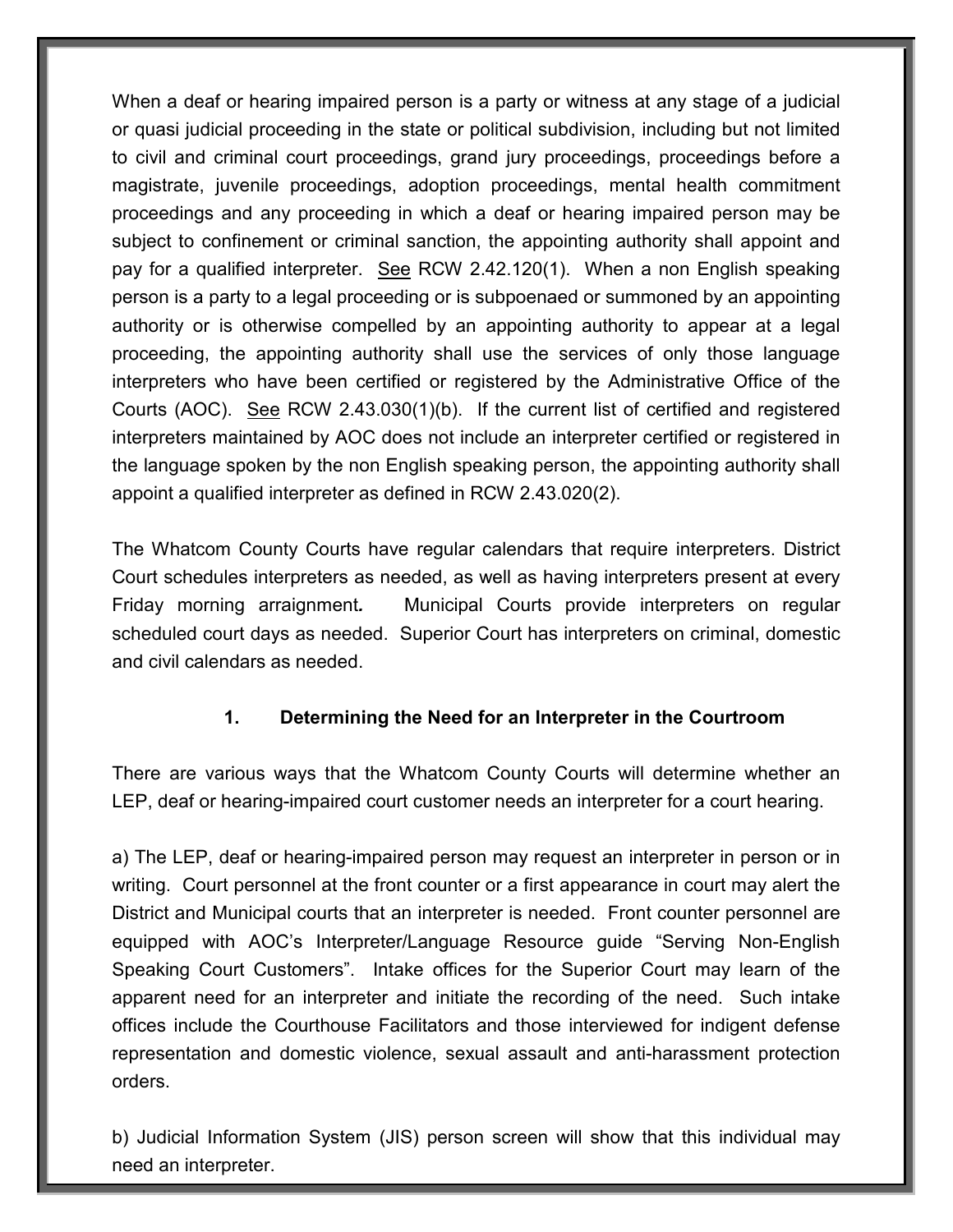c) The infraction or citation will indicate that the individual will need an interpreter and which language.

d) Court personnel and judges may determine that an interpreter is appropriate for a court hearing. Many people who need an interpreter will not request one because they do not realize that interpreters are available, or because they do not recognize the level of English proficiency or communication skills needed to understand the court proceeding. Therefore, when it appears that an individual has any difficulty communicating, the court administrator or judge should err on the side of providing an interpreter to ensure full access to the courts.

 e) Outside agencies such as probation, attorneys, social workers or correctional facilities may notify the court about an LEP, deaf or hearing-impaired individual's need for an interpreter for an upcoming court hearing. An electronic request can be forwarded from any county/city department with case information, language, and date of hearing. Upon receipt, the information is then forwarded to the appropriate court personnel to make arrangements to have an interpreter present.

### **2. Court Interpreter Qualifications**

The Whatcom County Courts hire interpreters for courtroom hearings in compliance with the rules and policies set forth in RCW 2.42 and 2.43 as well as General Rule 11.0; 11.1; 11.2; and 11.3.

The Whatcom County Courts use court-certified or registered interpreters whenever possible. Whatcom County District/Municipal Court utilizes The Language Exchange, Inc., along with local and non-local interpreters. This Language Exchange provides only court-certified or registered interpreters in all languages for hearings and trials as requested by the Courts. The Superior Court contacts local certified interpreters as needed and will contact the Language Exchange and other non-local interpreters if no local certified interpreters are available.

The Washington State Court Interpreter Program maintains a statewide roster of Certified and Registered interpreters who may work in the courts. This roster is available to court staff and the public at http://www.courts.wa.gov. Certified and Registered interpreters on the roster have passed a written examination, oral examination, undergone a criminal background check, signed an oath and attended an orientation.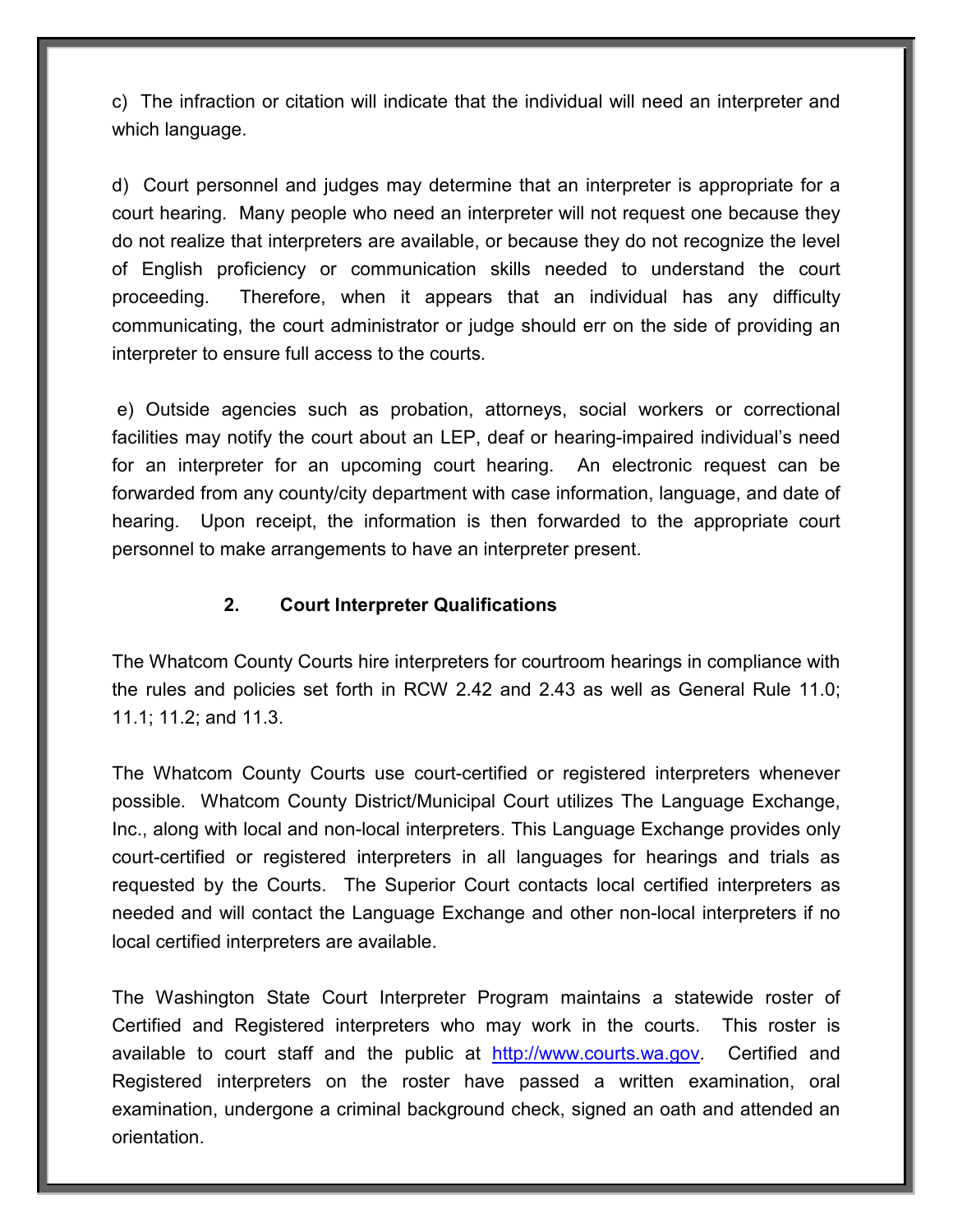Washington State currently certifies the following languages: Arabic, Cantonese, Korean, Laotian, Mandarin, Russian, Somali, Spanish, Vietnamese and American Sign Language (ASL). Washington also offers testing in the Registered Category in the following languages: Albanian, Amharic, Armenian, Bengali, Bosnian/Croatian/Serbian, Bulgarian, Cebuano, Chavacano, Czech, Dari, Dutch, French, German, Haitian Creole, Hausa, Hebrew, Hindi, Hmong, Indonesian, Italian, Japanese, Javanese, Malay, Modern Greek, Mong, Pashto, Persian Farsi, Polish, Portuguese, Punjabi, Romanian (Moldovan), Slovak, Swahili, Swedish, Tagalog (Fillipino), Thai, Turkish, Urdu and Yoruba.

The court may appoint non-certified and non-registered interpreters who are not listed on the statewide roster only when certified and registered interpreters are unavailable. Whenever non-certified and non-registered interpreters are used in the courtroom, judges are encouraged to inquire into the interpreter's skills, professional experience, and potential conflicts of interest.

The Whatcom County Courts may also use telephone interpreting if no interpreters are available in person pursuant to General Rule 11.3. Bilingual staff who are not on the statewide roster are never used to interpret in court.

### **B. Spoken Language Services outside The Courtroom**

The Whatcom Superior/District/Municipal Court is also responsible for taking reasonable steps to ensure that LEP, deaf and hearing-impaired individuals have meaningful access to services outside the courtroom. This is one of the most challenging situations facing court staff, because in most situations they are charged with assisting LEP, deaf or hearing-impaired individuals without an interpreter. LEP, deaf or hearing-impaired individuals may come in contact with court personnel via the phone, TTY / TDD, counter or other means*.* To that end, the Whatcom County Courts have the following resources to help LEP, deaf or hearing-impaired individuals and court staff communicate with each other:

- The Whatcom County Courts utilize telephonic interpretation services as needed. This helps communicate with face to face encounters.
- The Superior Court uses the Language Line for its intake services, including the Courthouse Facilitators and the Assigned Counsel office providing for public defender indigency screening and protection order processing.
- Bellingham Municipal Court employs two full-time bi-lingual employees, Spanish and Korean, who can help at the front counter
- Superior Court has forms accessible on the Court's website with information on getting an interpreter for court hearings. District/Municipal Court accept oral requests for interpreters at the clerk's office or in the courtroom.
- Superior Court has forms to request an interpreter in it's lobby.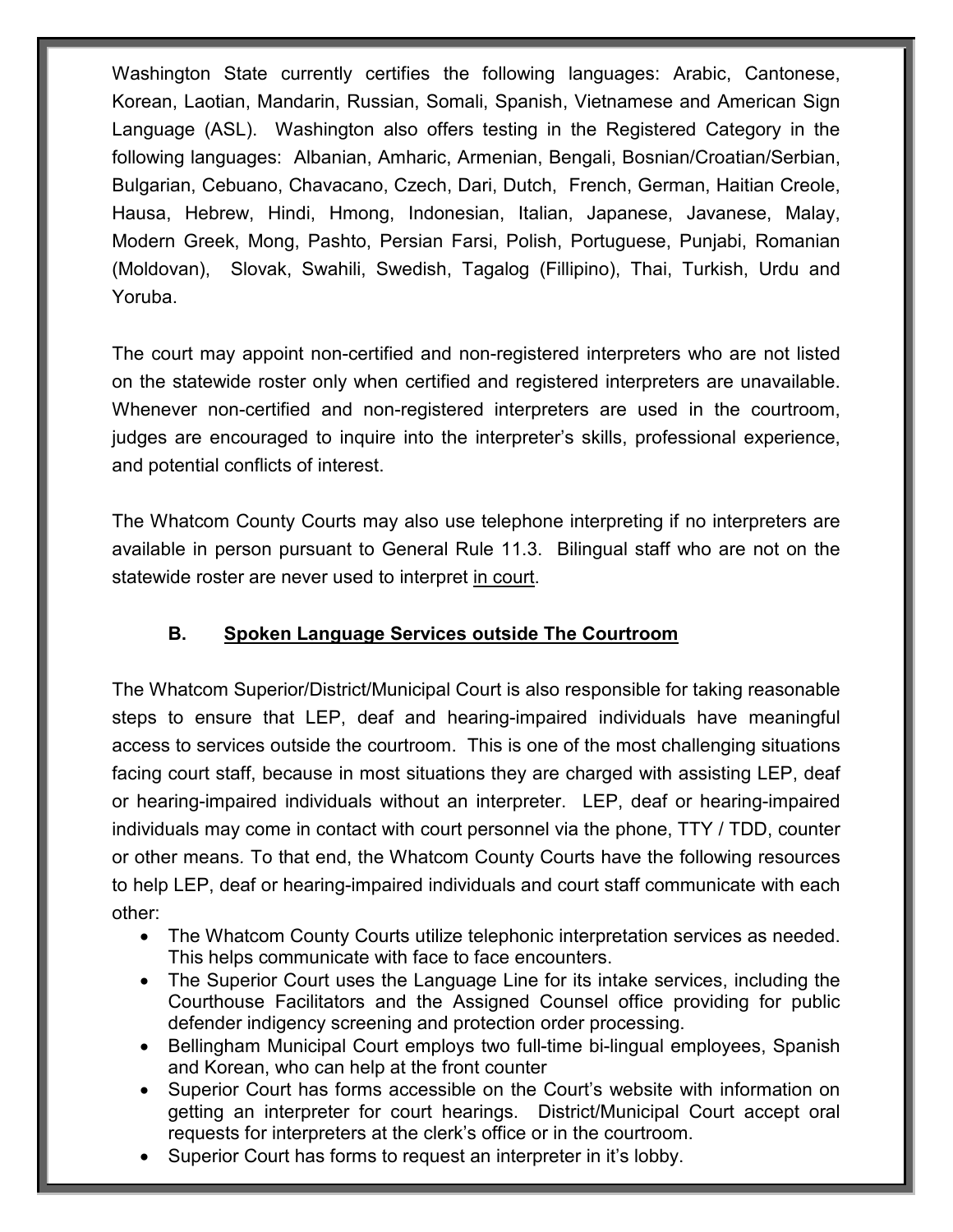### **C. Translated Forms & Documents**

The Administrative Office of the Courts understands the importance of translating forms and documents so that LEP individuals have greater access to the courts' services. The Whatcom County Superior/District/Municipal Court currently has the following forms translated into commonly used languages:

All of the following forms have been translated into Spanish:

- DV Protection Order
- DV Project, from Domestic Violence Sexual Assault Center
- Starting an Agreed Dissolution with Children
- Starting an Agreed Dissolution without Children
- Starting an Agreed Legal Separation with Children
- Starting an Agreed Legal Separation without Children
- Starting a Dissolution Action with Children
- Starting a Dissolution Action without Children
- Starting a Legal Separation with Children
- Starting a Legal Separation without Children
- Your Final Dissolution Hearing
- Modification of Custody Decree or Parental Plan
- Support Modification
- Sentence Order
- Guilty Plea
- Addendum to Sentence Order
- Criminal DV No Contact Order
- DP Policy
- Order to Extend DP
- Petition for DP
- Statement on DP
- Order for DP
- DWI Information Sheet
- DWI grid
- Firearm Rights
- ICAOS Travel rights
- Interlock Rule
- Probation Referral
- Assigned Counsel application Requirements
- Arraignment form (action memo)
- Defendant rights
- Waiver of speedy trial
- Probation Violation Hearing Order
- Infraction Hearing Orders
- Pro se Notice of Appearance
- Defendant Request for More Time to Pay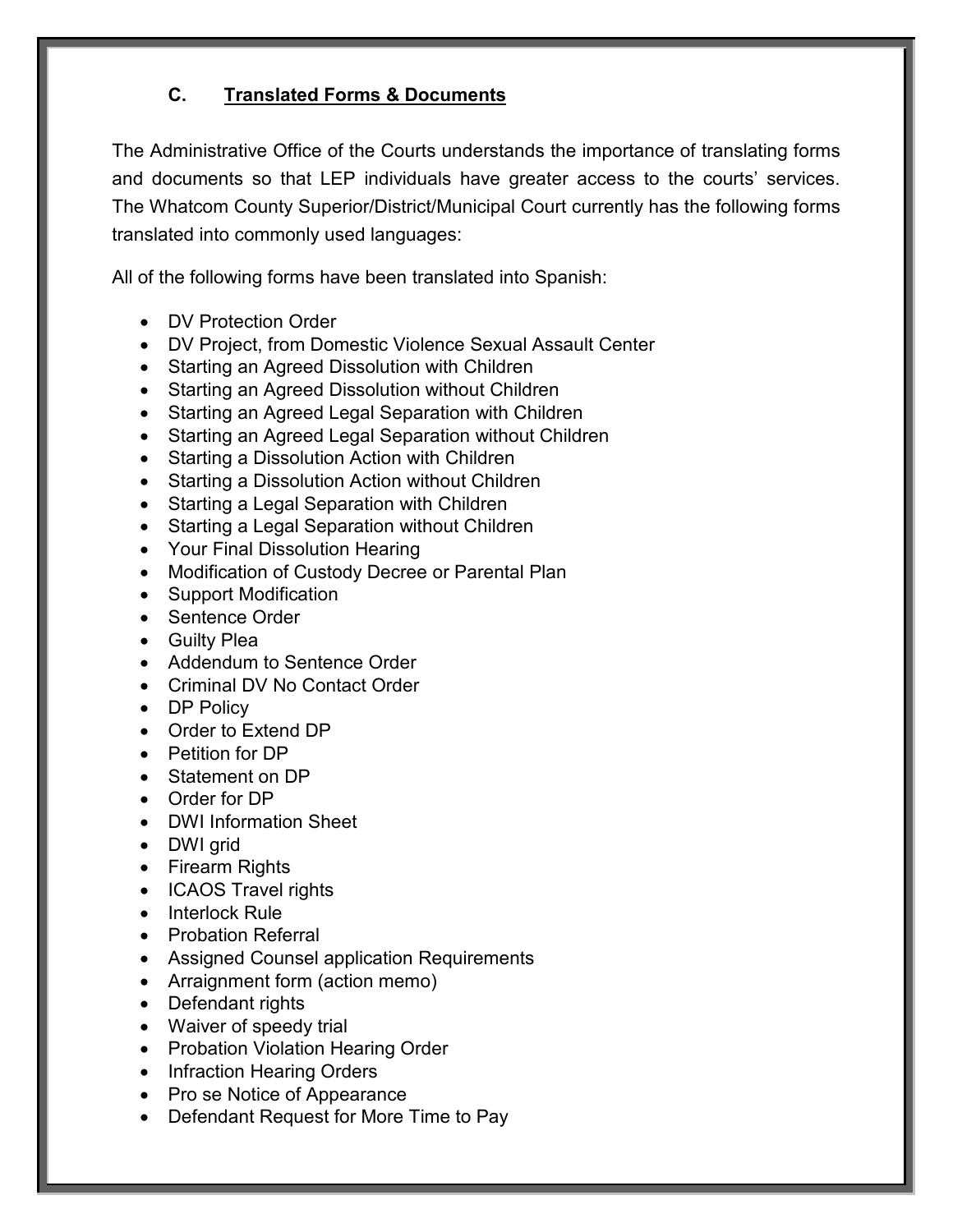When interpreters are hired for hearings, they are expected to provide sight translations/ oral translations for corresponding documentation to LEP individuals, as well as for deaf or hearing-impaired individuals when necessary.

### **IV. TRAINING**

Local courts are committed to providing training opportunities for all judicial and court staff members who come in contact with LEP, deaf or hearing-impaired individuals. Training opportunities specifically provided in the Whatcom County Superior/District/Municipal Court include:

- Staff has been instructed about LAP policies and procedures, as described by this LAP Plan, on an annual basis.
- The Superior Court has an ADA Compliance Plan on file.

## **V. PUBLIC NOTIFICATION AND EVALUATION OF LAP PLAN**

## **A. LAP Plan Approval & Notification**

Whatcom County Superior/District/Municipal court's LAP Plan has been approved by the **Superior, District and Municipal Court Administrators and the County Clerk**, and a copy has been forwarded to Washington State's Administrative Office of the Courts Interpreter Program Coordinator. Any revisions to the plan will be submitted to the Court Administrator for approval, and then forwarded to the Interpreter Program Coordinator. Copies of Whatcom Superior/District/Municipal court's LAP plan will be provided upon request. In addition, Whatcom Superior/District/Municipal court will post this plan on its own and AOC's websites.

## **B. Annual Evaluation of the LAP Plan**

The Whatcom County Superior/District/Municipal Court will conduct an annual needs assessment to determine whether changes to the LAP plan are needed. This assessment may be done by tracking the number of interpreters requested by language in the courts, or by other methods.

Any revisions made to the Plan will be communicated to all court personnel, and an updated version of the plan will be posted on the court's web site. Additionally, it will be posted on the AOC's public website.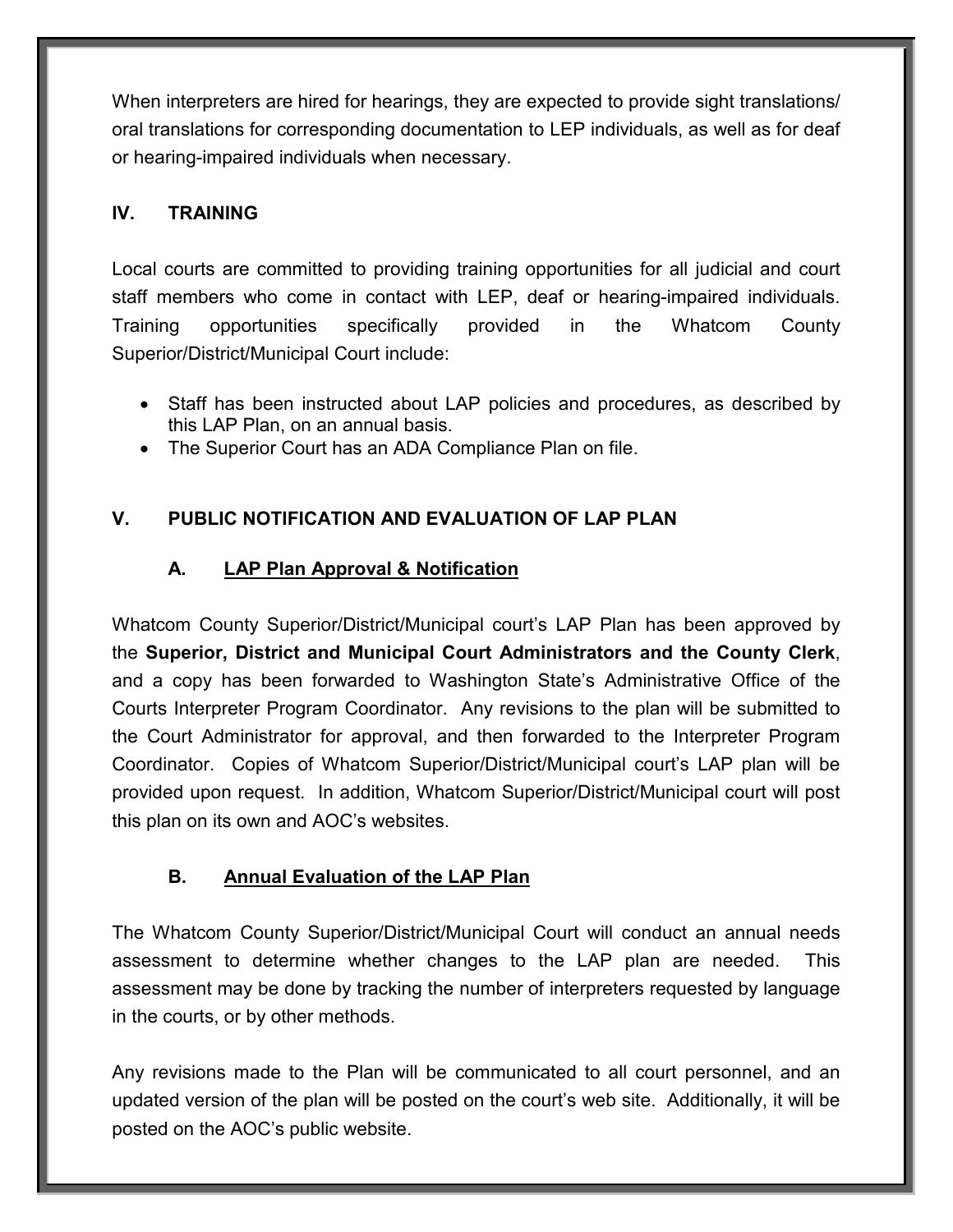Each year the statewide AOC Court Interpreter Program Coordinator will coordinate with designated local court staff to review the effectiveness of the LAP Plan. The evaluation will include identification of any problem areas and development of required corrective action strategies. Elements of the evaluation will include:

- Number of LEP, deaf or hearing impaired persons requesting court interpreters in Washington State trial courts;
- Assessment of current language needs to determine if additional services or translated materials should be provided;
- Assessing whether staff members adequately understand LAP policies and procedures and how to carry them out; and
- Gathering feedback from LEP, deaf and hearing-impaired communities around the state.

### LAP Contact Person

### **State Contact:**

Karina Pugachenok AOC Interpreter Program 1206 Quince Street SE PO Box 41170 Olympia, WA 98504-1170 karina.pugachenok@courts.wa.gov (360) 705-5315 Direct Line (360) 753-3365 Fax

### **Local Contact:**

Shirley Zimmerman Court Administrator Ferndale Municipal Court 2095 Main St. Ferndale, WA 98248 shirley.zimmerman@ferndalecourts.org (360)384-2827 (360)383-0938 Fax

The effective date of this LAP plan is July 1, 2009.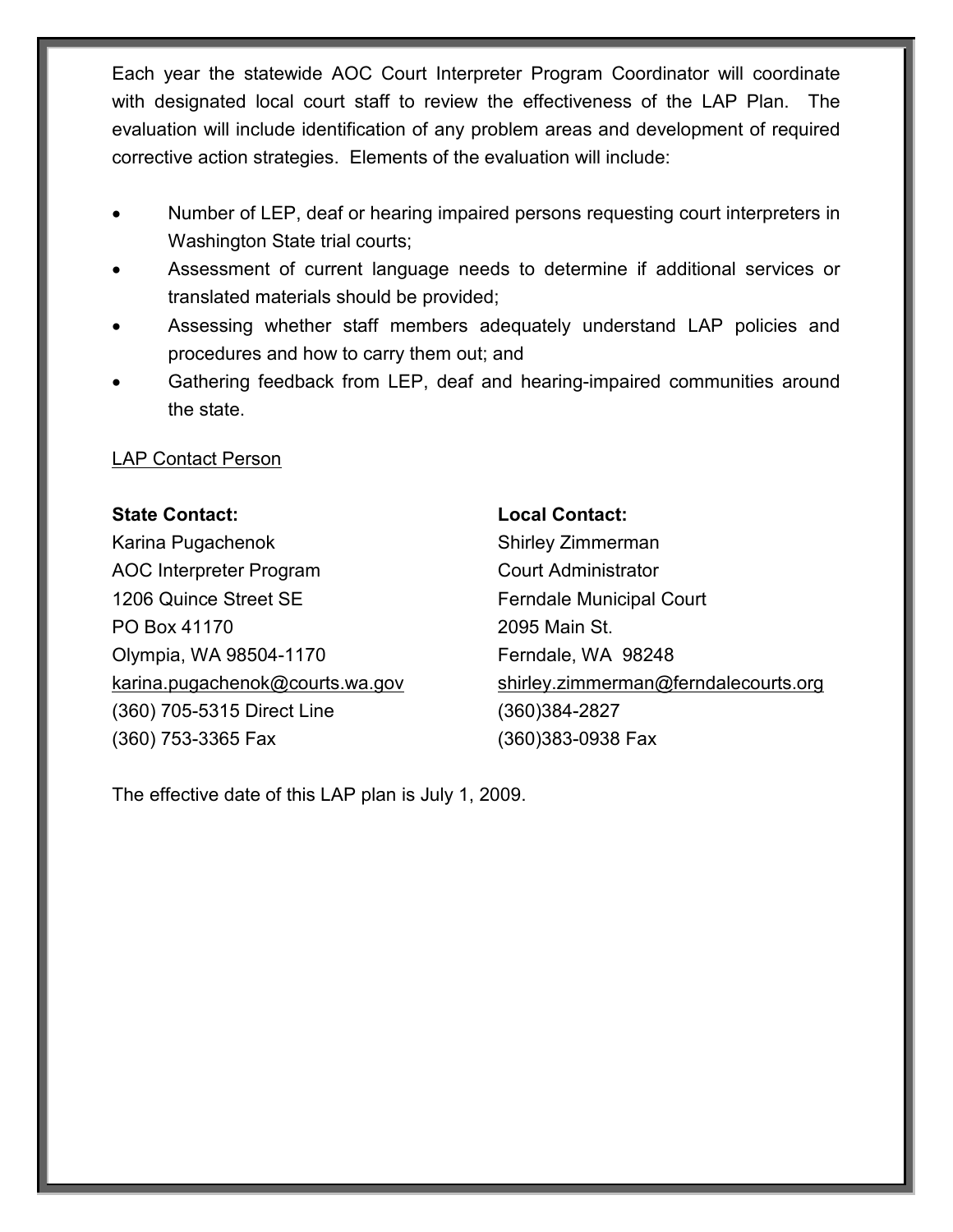## **APPENDIX C**

# **Questions to Ask/Consider When Qualifying an Interpreter**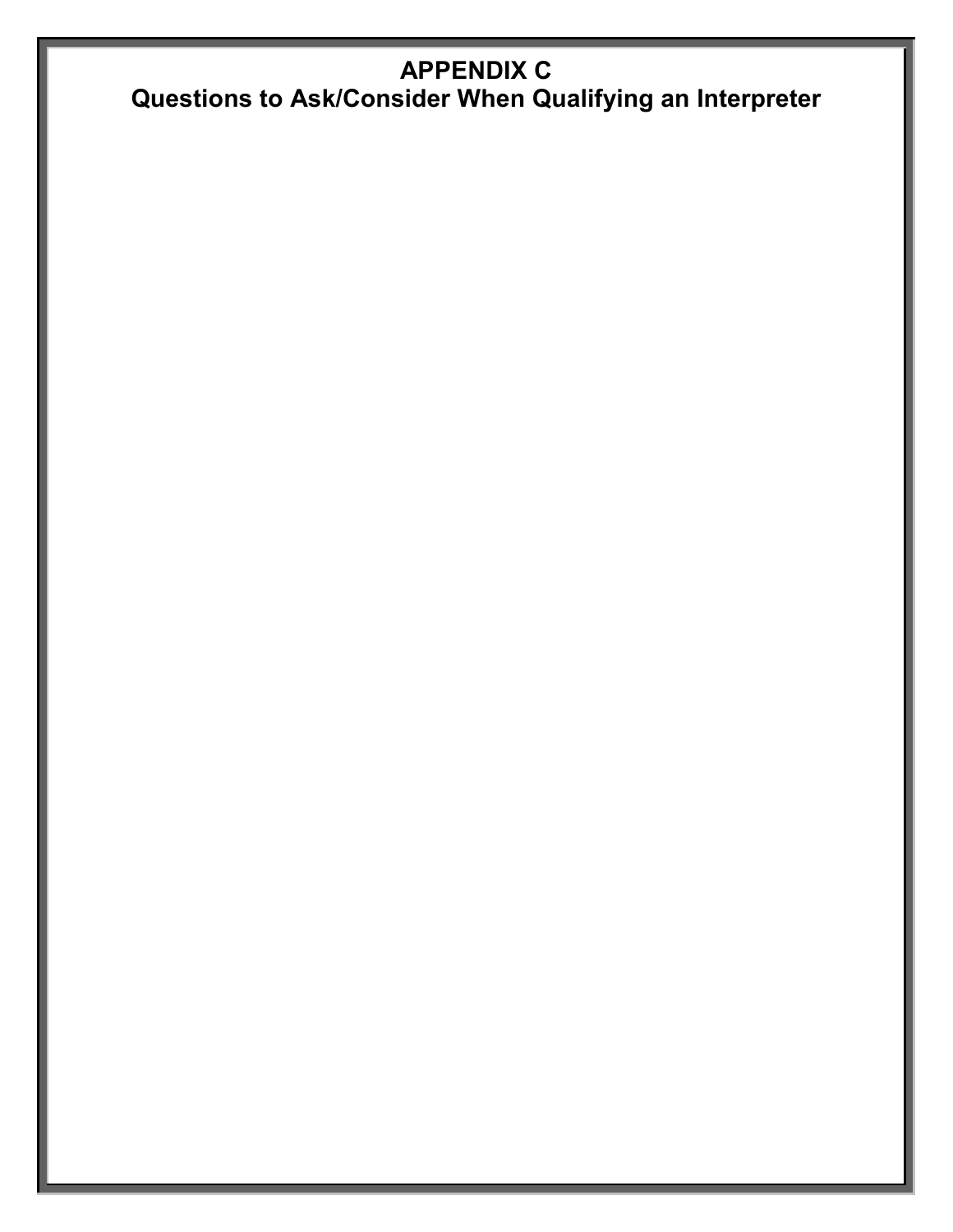## **QUESTIONS TO ASK/CONSIDER WHEN QUALIFYING AN INTERPRETER**

### *RCW 2.43.030 (2) states that:*

*If good cause is found for using an interpreter who is not certified or if a qualified interpreter is appointed, the appointing authority shall make a preliminary determination, on the basis of testimony or stated needs of the non-English-speaking person, that the proposed interpreter is able to interpret accurately all communications to and from such person in that particular proceeding. The appointing authority shall satisfy itself on the record that the proposed interpreter:* 

- *a. Is capable of communicating effectively with the court or agency and the person for whom the interpreter would interpret; and*
- *b. Has read, understands, and will abide by the code of ethics for language interpreters established by court rules.*

## **Following is a list of questions recommended for judicial officers to use when qualifying a non-certified interpreter (including registered interpreters) for a hearing:**

- 1. Are you certified by the state of Washington as a court interpreter? Any other state? Any other credentials or certification?
- 2. What is your native language?
- 3. How did you learn English and the target language?
- 4. Can you read in both languages?
- 5. Did you formally study either language in school? What was your primary language in school? Where and how long did you attend school?
- 6. Have you had an opportunity to speak with the litigant(s)? Do you need a few minutes? Were there any particular communication problems?
- 7. Are you familiar with the dialectical or idiomatic peculiarities of the witness/parties?
- 8. Have you ever interpreted in court before? Where? How often? For what types of hearings or cases?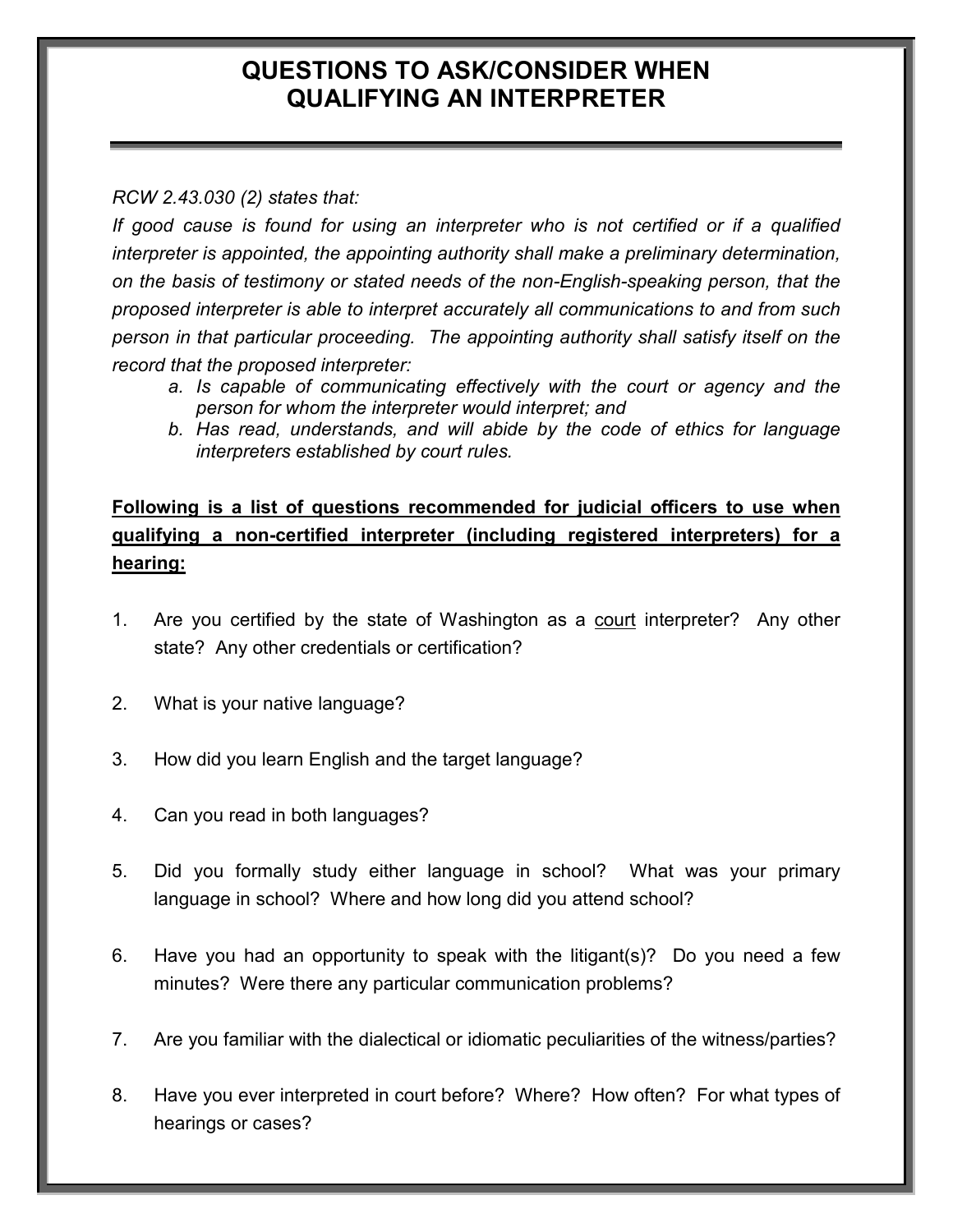- 9. Have you received any special training in court proceedings?
- 10. Describe simultaneous interpreting and your experience with it.
- 11. Describe consecutive interpreting and your experience with it.
- 12. Do you ever summarize statements while interpreting? Do you understand the law requires you to interpret everything said by all parties?
- 13. Have you read the Code of Conduct for Court Interpreters? Describe briefly the topics covered (see GR 11.1).
- 14. Are you a potential witness in this case?
- 15. Do you now or have you ever met any of the parties/witnesses? In what circumstances?
- 16. Do you have any other potential conflicts of interest?
- 17. Have you ever worked for any of the parties/witnesses? In what capacity?
- 18. Do you believe you can communicate with the non-English-speaking person/party; i.e., have you talked with the person already or do you need a few minutes to talk now?
- 19. Can you readily communicate with the non-English-speaking person?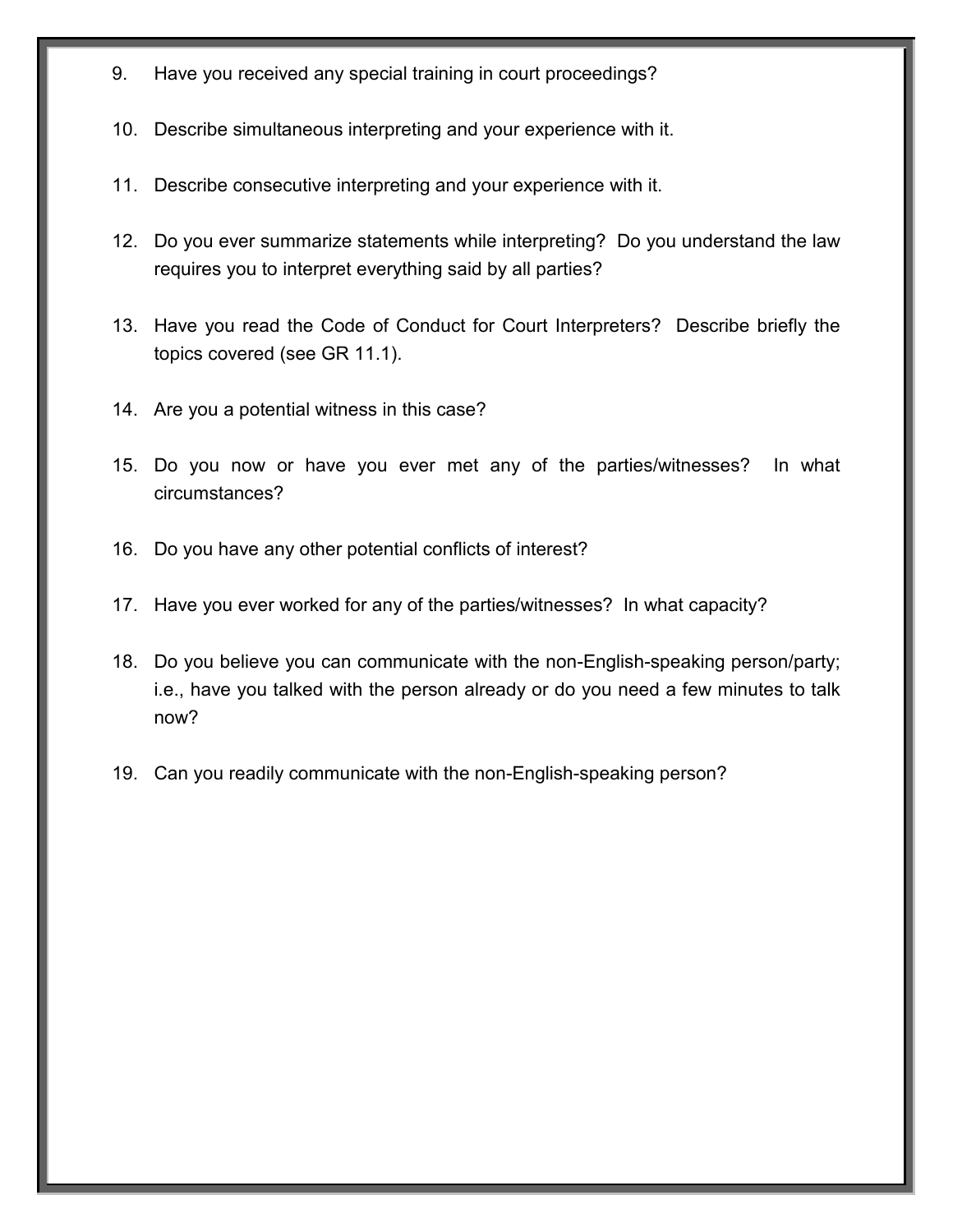# **APPENDIX D**

**Code of Conduct for Court Interpreters – GR 11.2**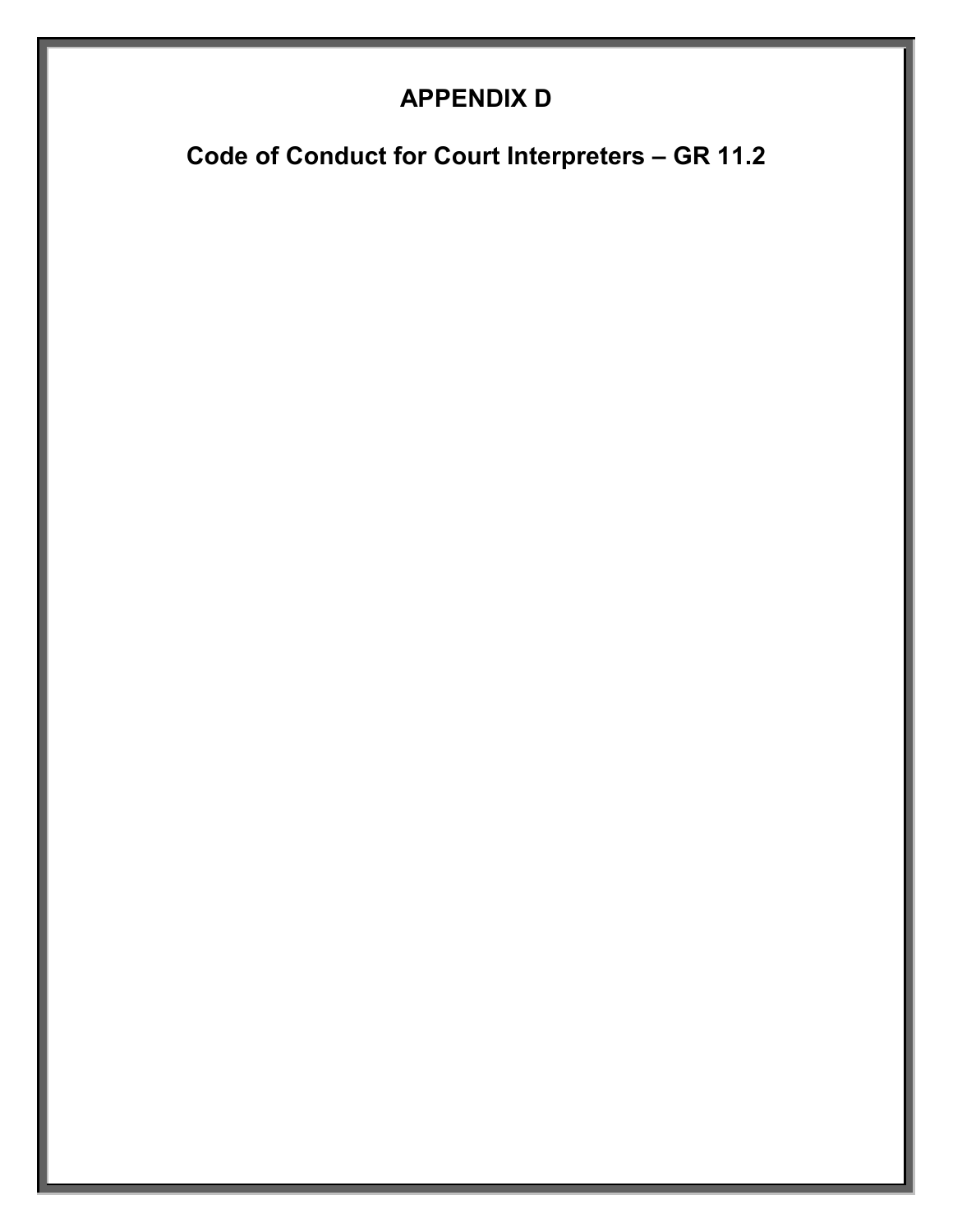# **GR 11.2 CODE OF CONDUCT FOR COURT INTERPRETERS**

*Introduction:* The Washington State Supreme Court adopted the Code of Conduct for Court Interpreters in November of 1989. Washington law establishes that all legal interpreters, whether certified or not, must follow the Code of Conduct.

**Preamble:** All language interpreters serving in a legal proceeding, whether certified or uncertified, shall abide by the following Code of Conduct:

 A language interpreter who violates any of the provisions of this code is subject to a citation for contempt, disciplinary action or any other sanction that may be imposed by law. The purpose of this Code of Conduct is to establish and maintain high standards of conduct to preserve the integrity and independence of the adjudicative system.

(a) A language interpreter, like an officer of the court, shall maintain high standards of personal and professional conduct that promote public confidence in the administration of justice.

(b) A language interpreter shall interpret or translate the material thoroughly and precisely, adding or omitting nothing, and stating as nearly as possible what has been stated in the language of the speaker, giving consideration to variations in grammar and syntax for both languages involved. A language interpreter shall use the level of communication that best conveys the meaning of the source, and shall not interject the interpreter's personal moods or attitudes.

(c) When a language interpreter has any reservation about ability to satisfy an assignment competently, the interpreter shall immediately convey that reservation to the parties and to the court. If the communication mode or language of the non-Englishspeaking person cannot be readily interpreted, the interpreter shall notify the appointing authority or the court.

(d) No language interpreter shall render services in any matter in which the interpreter is a potential witness, associate, friend, or relative of a contending party, unless a specific exception is allowed by the appointing authority for good cause noted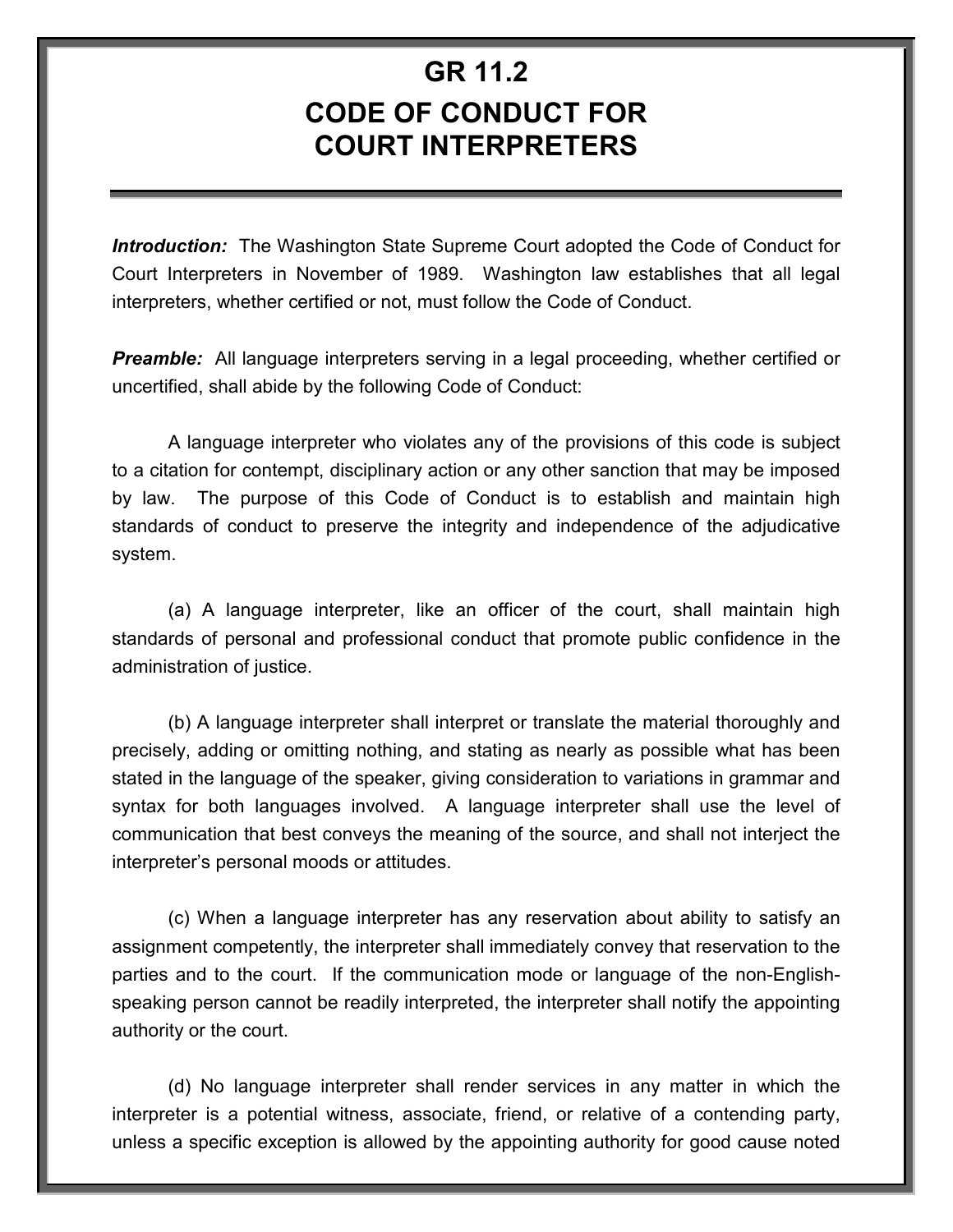on the record. Neither shall the interpreter serve in any matter in which the interpreter has any interest, financial or otherwise, in the outcome. Nor shall any language interpreter serve in a matter where the interpreter has participated in the choice of counsel.

(e) Except in the interpreter's official capacity, no language interpreter shall discuss, report, or comment upon a matter in which the person serves as interpreter. Interpreters shall not disclose any communication that is privileged by law without written consent of the parties to the communication, or pursuant to court order.

(f) A language interpreter shall report immediately to the appointing authority in the proceeding any solicitation or effort by another to induce or encourage the interpreter to violate any law, any provision of the rules which may be approved by the courts for the practice of language interpreting, or any provisions of this Code of Conduct.

(g) Language interpreters shall not give legal advices and shall refrain from the unauthorized practice of law.

#### *[Adopted effective November 17, 1989]*

*[By orders dated November 2, 1989, the Supreme Court adopted GR 11.1 and CrRLJ 3.2(0) and amended CR 79 (e) to read as set forth below. Effective November 17, 1989.]* 

*GR 11.1 the use of qualified interpreters is authorized in judicial proceedings involving hearing impaired or non-English-speaking individuals [adopted effective July 17, 1987].*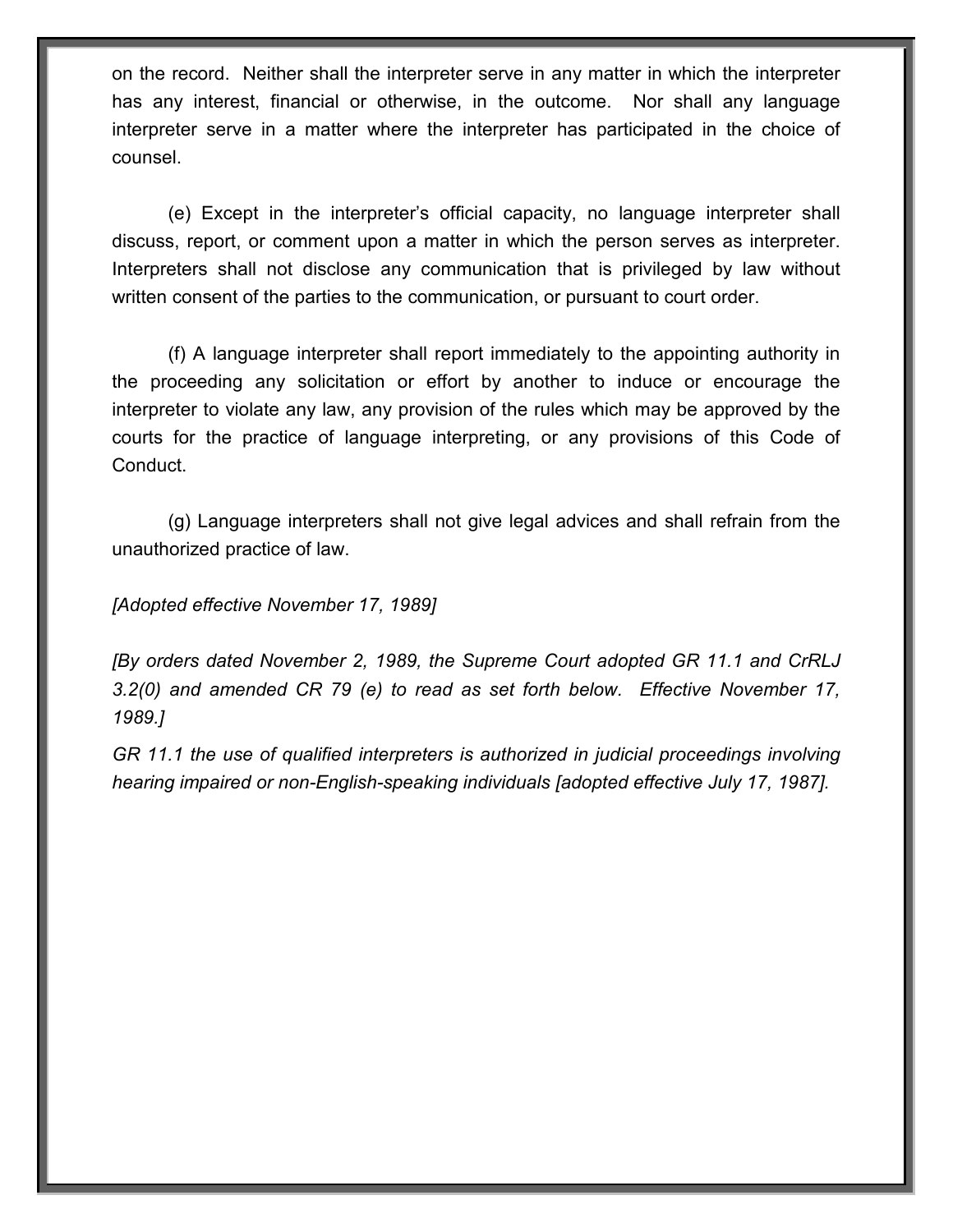## **APPENDIX E**

**Comments on the Code of Conduct**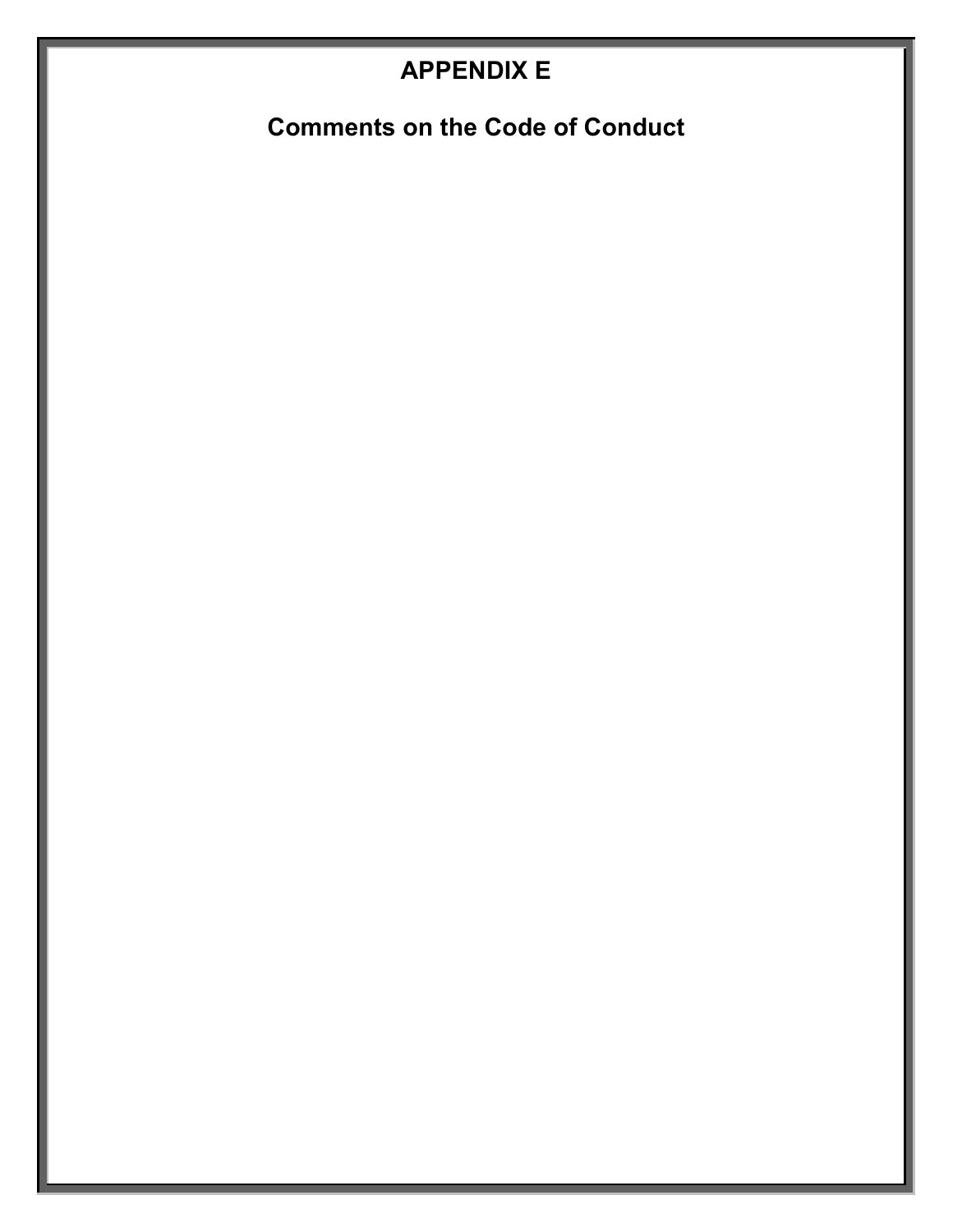# **COMMENTS ON THE CODE OF CONDUCT**

By: Court Interpreter Task Force

The Court Interpreter Task Force published comments to its proposed code in 1986. These comments are useful because they expand on issues covered by various provisions of the Code of Conduct for court interpreters.

### **Standards**

The Code of Judicial Conduct (CJC) Canons 1 and 3 require high standards of conduct by judges, their staff, and court officials. Such standards apply to interpreters as well. Interpreters are the vital link in communication between litigants and the court. Conflicts of interest may consciously or subconsciously affect the quality or substance of an interpretation or translation. The need for unquestioned integrity among interpreters is obvious. These Canons apply to interpreters and translators for both the hearing impaired and for individuals who speak a language other than English. CJC Canon 3 requires court personnel and others subject to the judge's direction and control to observe the standards of fidelity and diligence that apply to the judge.

### **Accuracy**

The interpreter should utilize the same level of language used by the speaker. This means that the interpreter will interpret colloquial, slang, obscene or crude language, as well as sophisticated and erudite language, in accordance with the exact usage of the speaker. It is not the interpreter's task to tone down, improve, or edit phrases.

Unless the interpreter is faithful to this concept of accurate interpretation, he or she may act as a filter or buffer in the communication process. This could damage the integrity of the trial process, which is based on an adversarial system with vigorous examination and cross-examination. Consequently, the substance of questions posed and answers given during the testimony should not be altered more than absolutely necessary to assure comprehension.

The interpreter should not assume that it is his or her duty to simplify statements for a witness or defendant whom the interpreter believes cannot understand the speaker's statements. Like witnesses who do not use an interpreter, interpreted witnesses can and should request counsel or the court to explain or simplify matters if necessary.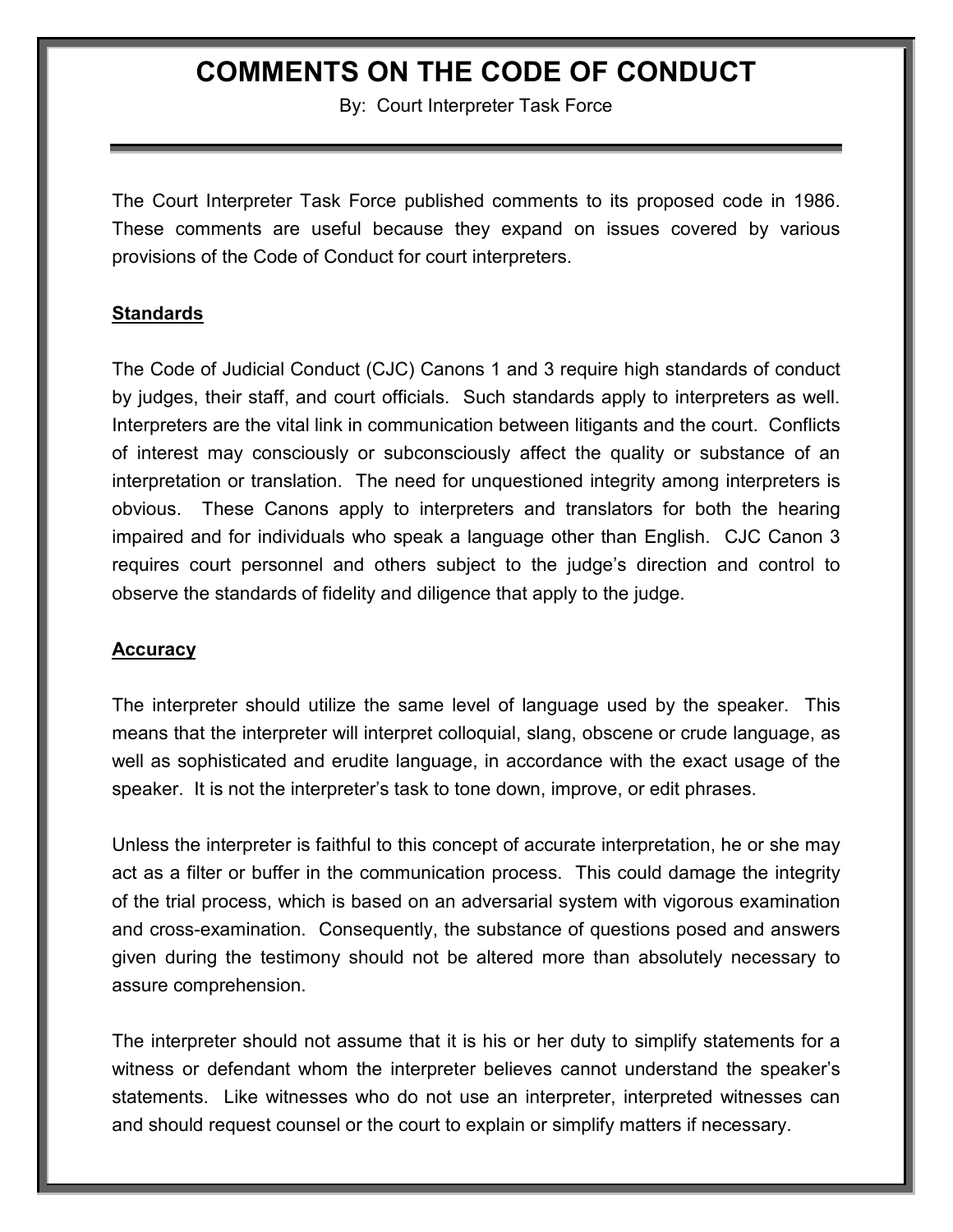An interpreter should never characterize or give a gratuitous explanation of testimony. The court or attorneys will request clarification from the speaker if necessary. The court and counsel should be sensitive to possible confusion by the witness. During testimony, the interpreter may volunteer to the court his or her belief that the witness does not understand a particular question or comment.

Idioms, proverbs and sayings rarely can be interpreted literally. The interpreter should seek an equivalent idiom or relate the meaning of the original idiom or saying.

While interpreting a non-English language, the interpreter should not offer an explanation or repeat a witness' gesture or grimace, which has been seen by the trier of fact.

Interpreters for the deaf or hearing-impaired should use the method of interpreting most rapidly understood by the deaf or hearing-impaired witness. For example, the witness may be more articulate in American Sign Language than in manually coded English or finger spelling.

### **Meaning**

A court interpreter or legal translator is often faced with new technical terms, slang, regional language differences, and other problems posing difficulty in accurate interpretations or translations.

The interpreter or translator must take time, and be given appropriate time by the court, to determine an appropriate and accurate interpretation or translation of the material. If unable to interpret or translate the material, the parties and the court must be advised so the court can take appropriate action. When necessary, another, better-qualified interpreter should be substituted. Before such substitution, the court may determine whether another linguistic approach can be used for the same result in communication. For example, a different choice of words to be interpreted may solve the problem.

### **Impartiality**

The purpose is to avoid any actual or potential conflict of interest. CJC Canon 3 requires similar disqualification of a judge because of a conflict of interest. Interpreters should maintain an impartial attitude with defendants, witnesses, attorneys, and families. They should neither conceive of themselves nor permit themselves to be used as an investigator for any party to a case. They should clearly indicate their role as an interpreter if they are asked by either party to participate in interviews of prospective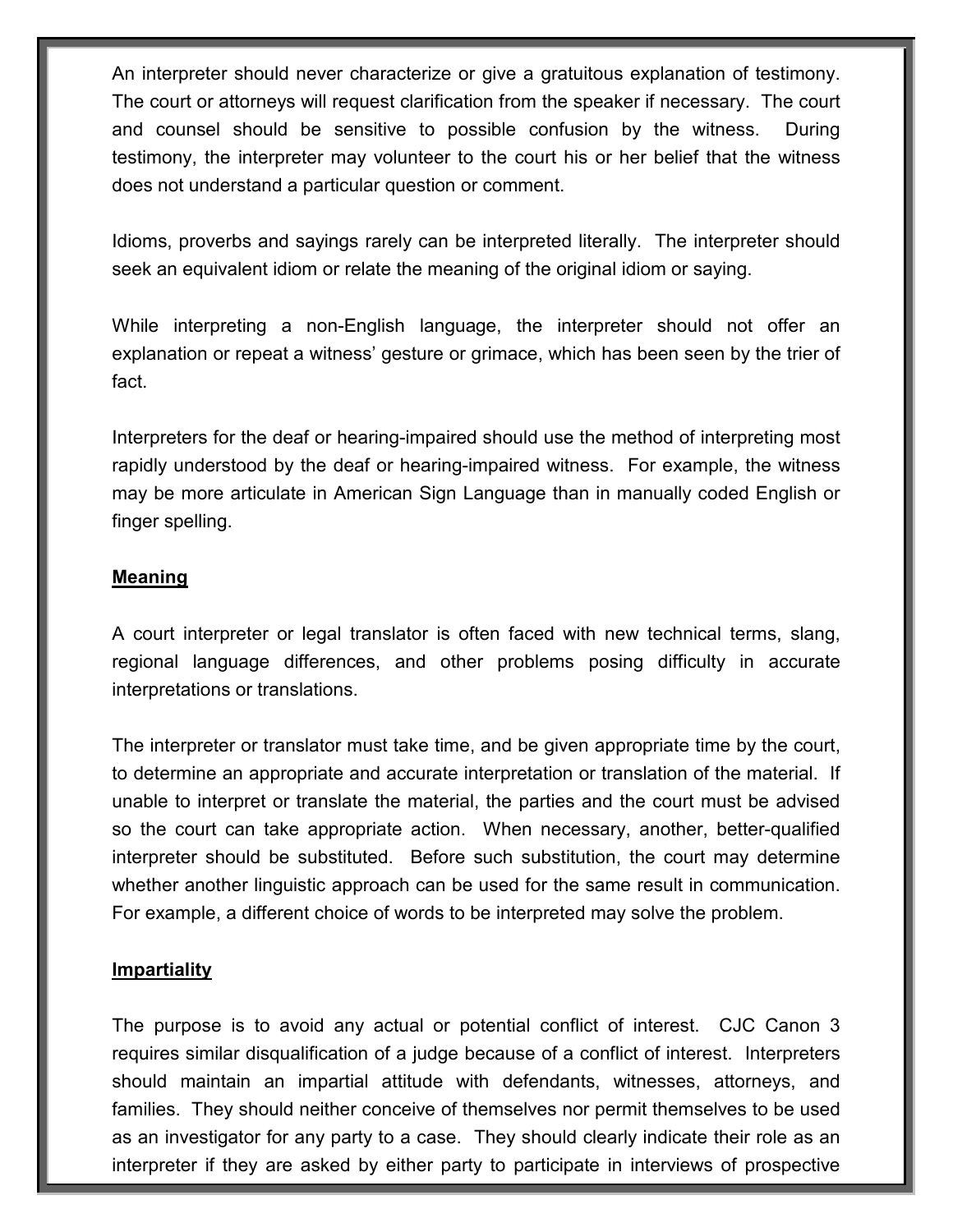witnesses outside of the court. Interpreters should not "take sides" or consider themselves aligned with the prosecution or the defense.

See comment to Canon 6, which discusses the use of interpreters in client and witness interviews. Care must be taken to avoid exposing an interpreter to unnecessary conflict of becoming a potential witness on the merits.

Both court interpreters and jurors should be apprised of the identity of each during voir dire to help determine whether any juror knows the interpreter.

The fees and remuneration of a court interpreter or legal translator shall never be contingent upon the success or failure of the cause in which he/she has been engaged.

Interpreters and translators shall not interpret in any matter in which his/her employer has an interest as an advocate, litigant or otherwise.

Interpreters shall be limited to the role of communication facilitators.

No interpreter who has served as an investigator assisting in preparation for litigation shall serve as a court interpreter in that cause.

### **Personal Opinion**

To promote the trust and integrity of the judicial system, it is important that court officials, including interpreters and translators, refrain from commenting publicly regarding an action. Interpreters and translators shall not offer an opinion to anyone regarding the credibility of witnesses, the prospective outcome of a case, the propriety of a verdict, the conduct of a case, or any other matter not already available by public record.

### **Legal Advice**

The interpreter shall never give legal advice of any kind to the non-English-speaking person or to any other person, whether solicited or not. In all instances, the non-English-speaking person should be referred to counsel. The interpreter may give general information to a non-English-speaking person regarding the time, place, and nature of court proceeding. However, in matters requiring legal judgment, the individual should be referred to an attorney.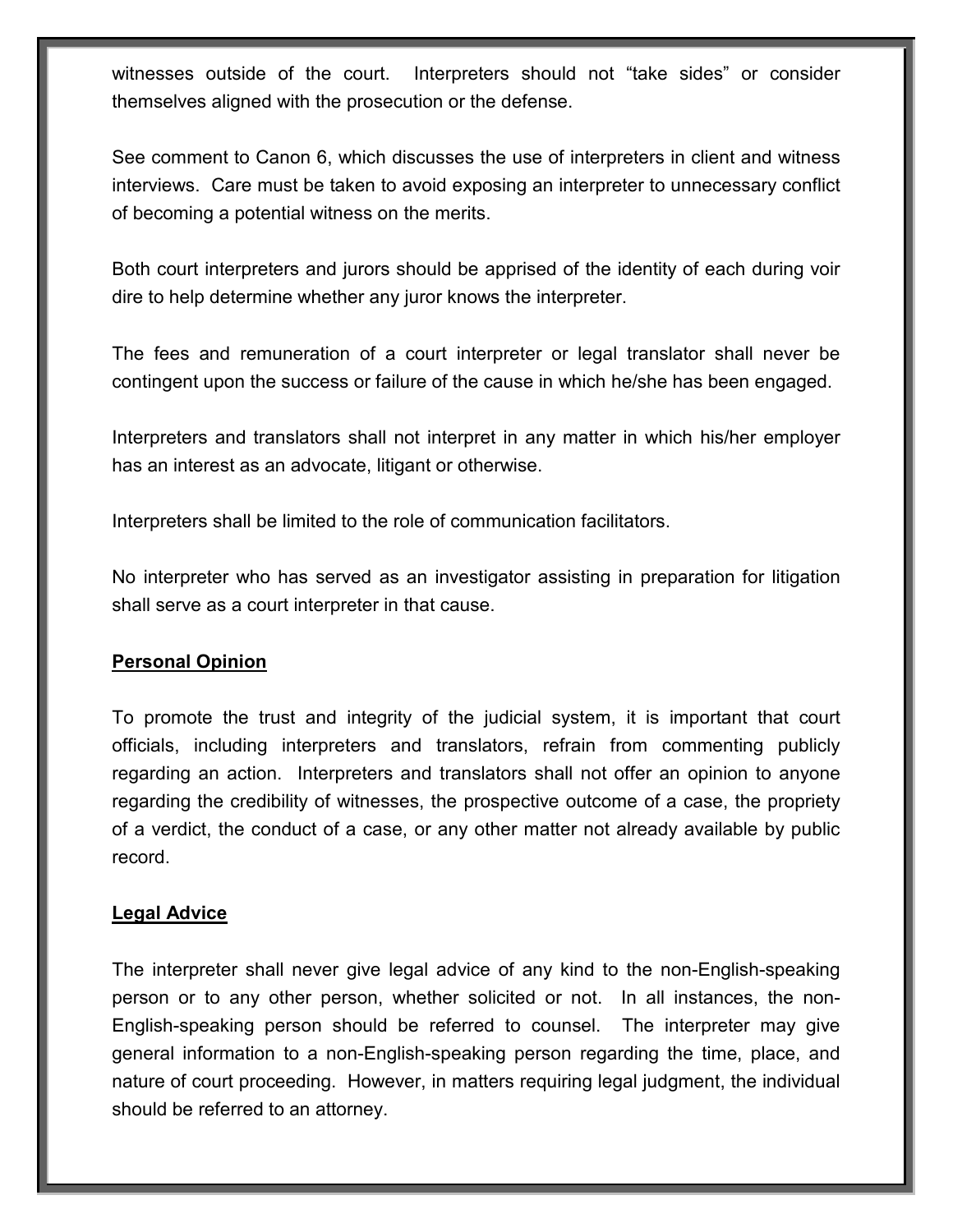The interpreter should never function as an individual referral service for any particular attorney or attorneys. This kind of activity has the appearance of impropriety. When asked to refer a non-English-speaking person to a particular attorney, the interpreter should refer such individual to the local bar association or to the Office of the Public Defender.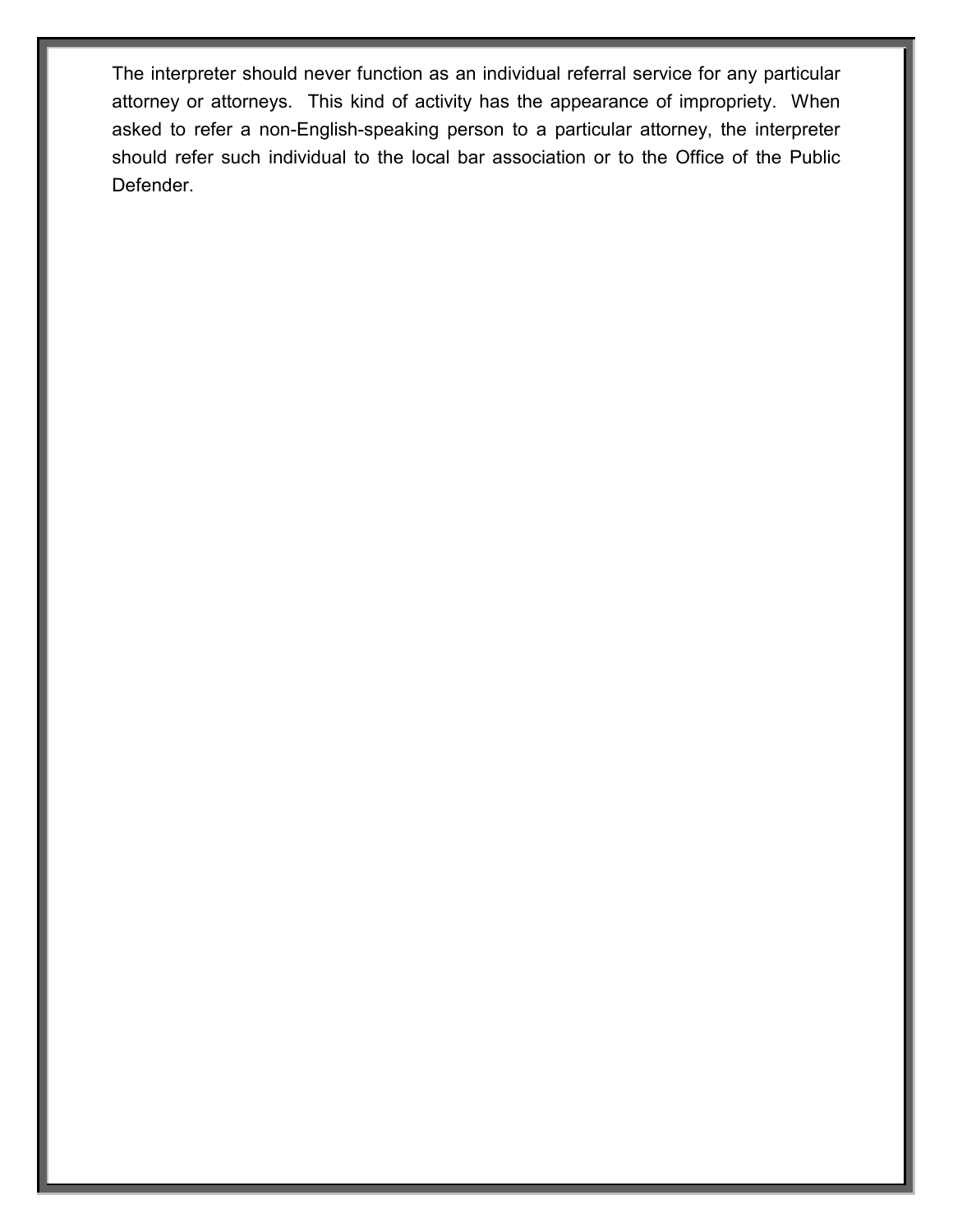# **APPENDIX F**

**List of Registered and Certified Languages**